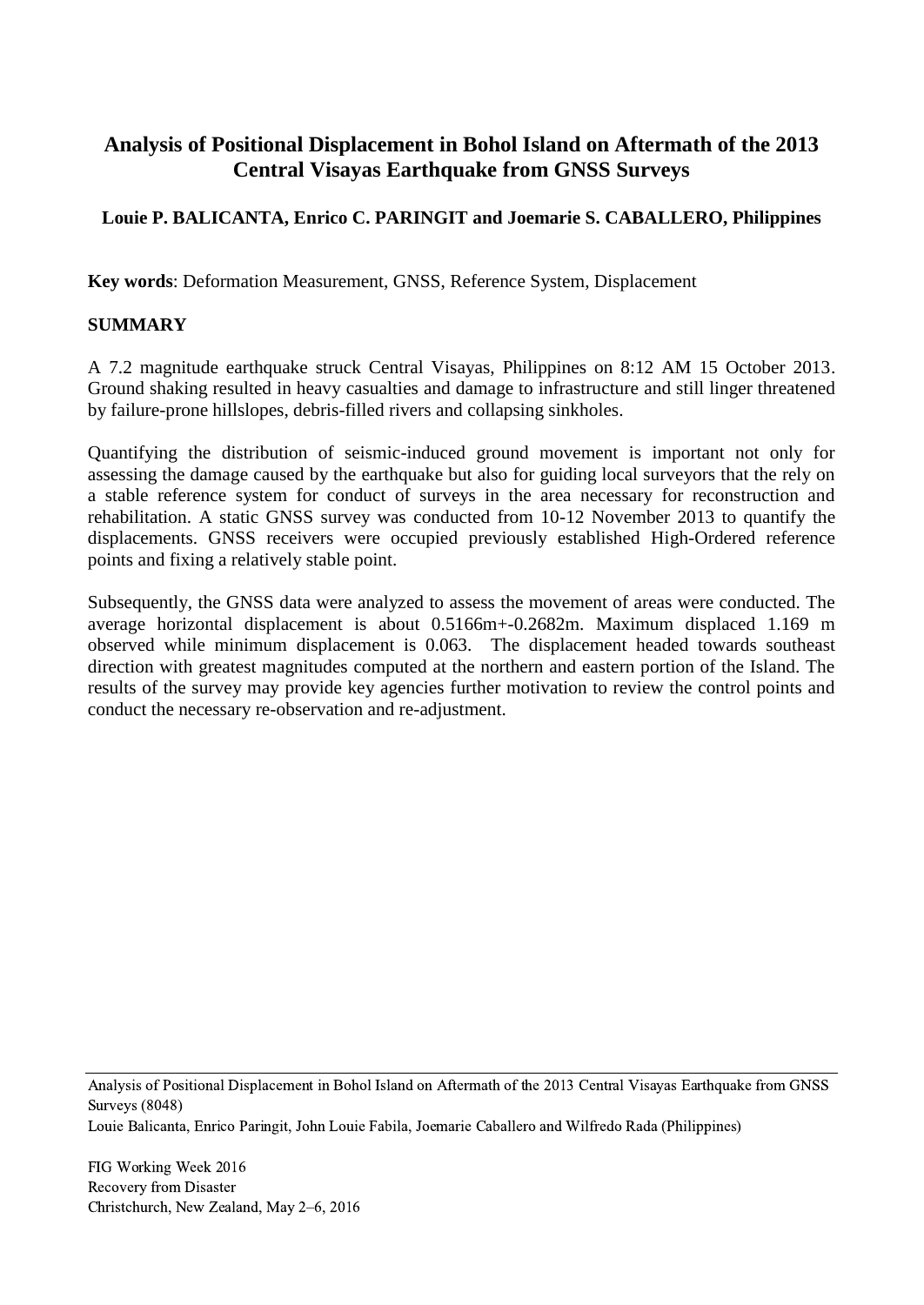# **Analysis of Positional Displacement in Bohol Island on Aftermath of the 2013 Central Visayas Earthquake from GNSS Surveys**

### **Louie P. BALICANTA, Enrico C. PARINGIT and Joemarie S. CABALLERO, Philippines**

#### **1. INTRODUCTION**

A 7.2 magnitude earthquake struck Central Visayas, Philippines on 8:12 AM 15 October 2013. The National Disaster Risk Reduction and Management Council (NDRRMC) reported more than 222 deaths, 8 missing persons, more than 976 injured and more than 73,000 structures damaged including 10 iconic churches in Bohol and Cebu and estimated damage of US\$52.06 million (NDRRMC, 2013).



The Figure 1: Photograph of damaged Baclayon Church taken during the conduct of GNSS survey campaign.

earthquake did not only affect the lives and infrastructure (e.g. roads, residential facilities and utitlities) of those living in the Central Visayas particularly Bohol Island but also its spatial infrastructure. One important component of this spatial infrastructure is the geodetic control network of the country. In the Philippines, the National Mapping and Resource Information Authority (NAMRIA) is the mandated agency to establish and maintain the geodetic control network in the country.

Global Navigation Satellite System (GNSS) Survey is an established technology and methodology that provide positioning and sensitive enough to measure movement and displacement of land.

The University of the Philippines Department of Geodetic Engineering (UP DGE) supported by the Department of Science and Technology (DOST) deployed a team of faculty and researchers to

Analysis of Positional Displacement in Bohol Island on Aftermath of the 2013 Central Visayas Earthquake from GNSS Surveys (8048)

Louie Balicanta, Enrico Paringit, John Louie Fabila, Joemarie Caballero and Wilfredo Rada (Philippines)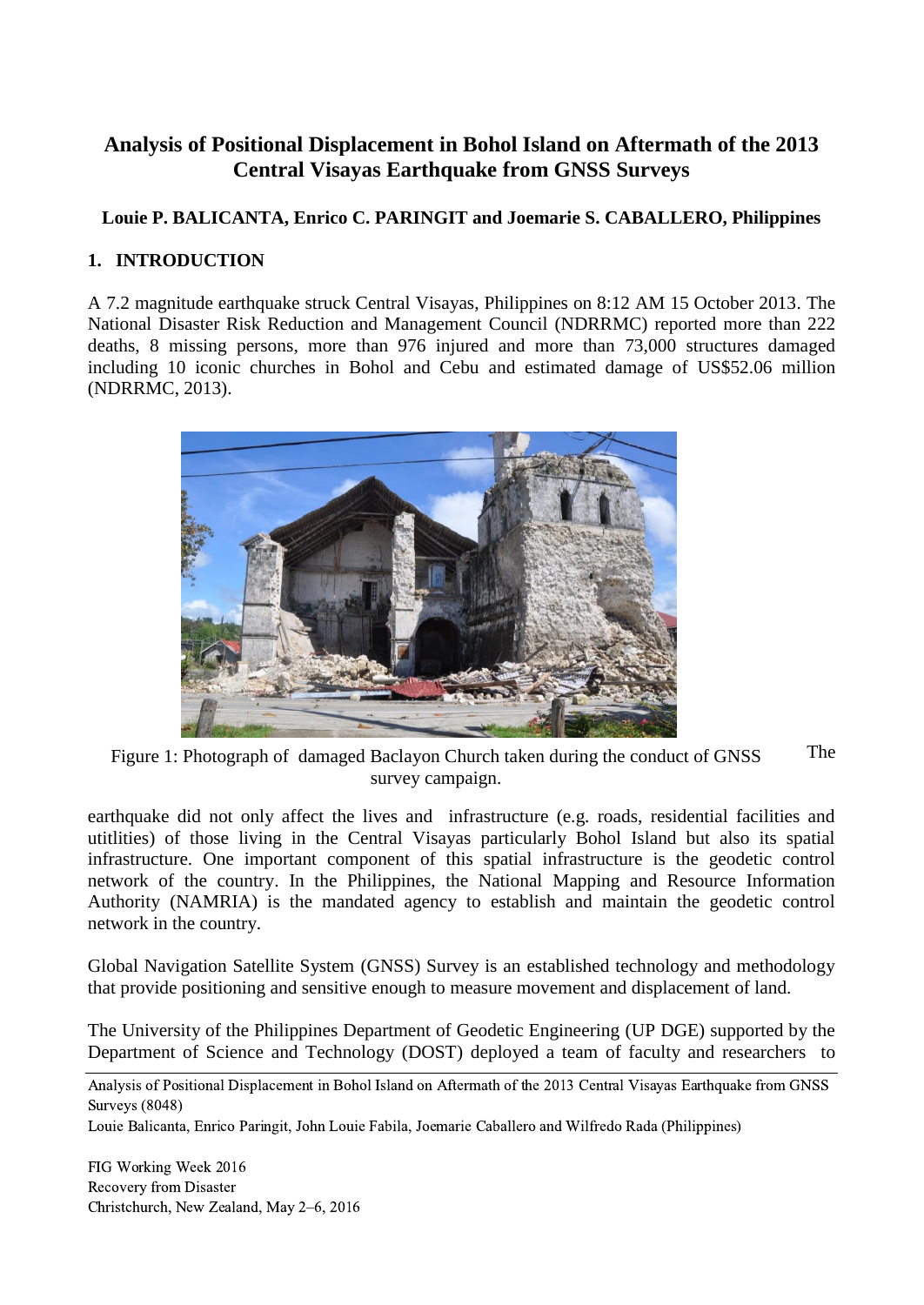Bohol Island a month after the event. The team conducted a campaign of static GNSS surveys and occupied previously established NAMRIA high-ordered control points to quantify and assess the movement of areas in the island.

#### **2. SIGNIFICANCE**

Quantifying the effect of seismic-induced ground movement was seen significant not only for assessing the physical damage but also to provide key agencies like NAMRIA motivation to review the stability and usefulness of the geodetic control network and guide local land surveyors that rely on a stable reference system for the conduct of surveys necessary to provide effective reconstruction and rehabilitation.

Since the campaign was done only within the Island of Bohol, it is recognized that the survey and its analysis may not result to the absolute displacement of occupied points but displacements relative to the control point set as the fixed point within the study area.

#### **3. CHARACTERISTICS OF BOHOL AND THE 2013 BOHOL EARTHQUAKE**

The province of Bohol is of composed of 75 islands and is part of the Central Visayas Region. The main island, the largest island contains Tagbilaran City, the capital of the province located southwest of the main island. The province is a tourist destination due to the diverse land formation and natural resources consisting of coral reefs and the hill system known as Chocolate Hills located near the town of Carmen. About 50% of the main island is covered by limestone.



Figure 2: Map of the Philippines showing topography, bathymetry and major plates and fault systems (yellow lines) **(Galgana, et al., 2007)** In

Analysis of Positional Displacement in Bohol Island on Aftermath of the 2013 Central Visayas Earthquake from GNSS Surveys (8048)

Louie Balicanta, Enrico Paringit, John Louie Fabila, Joemarie Caballero and Wilfredo Rada (Philippines)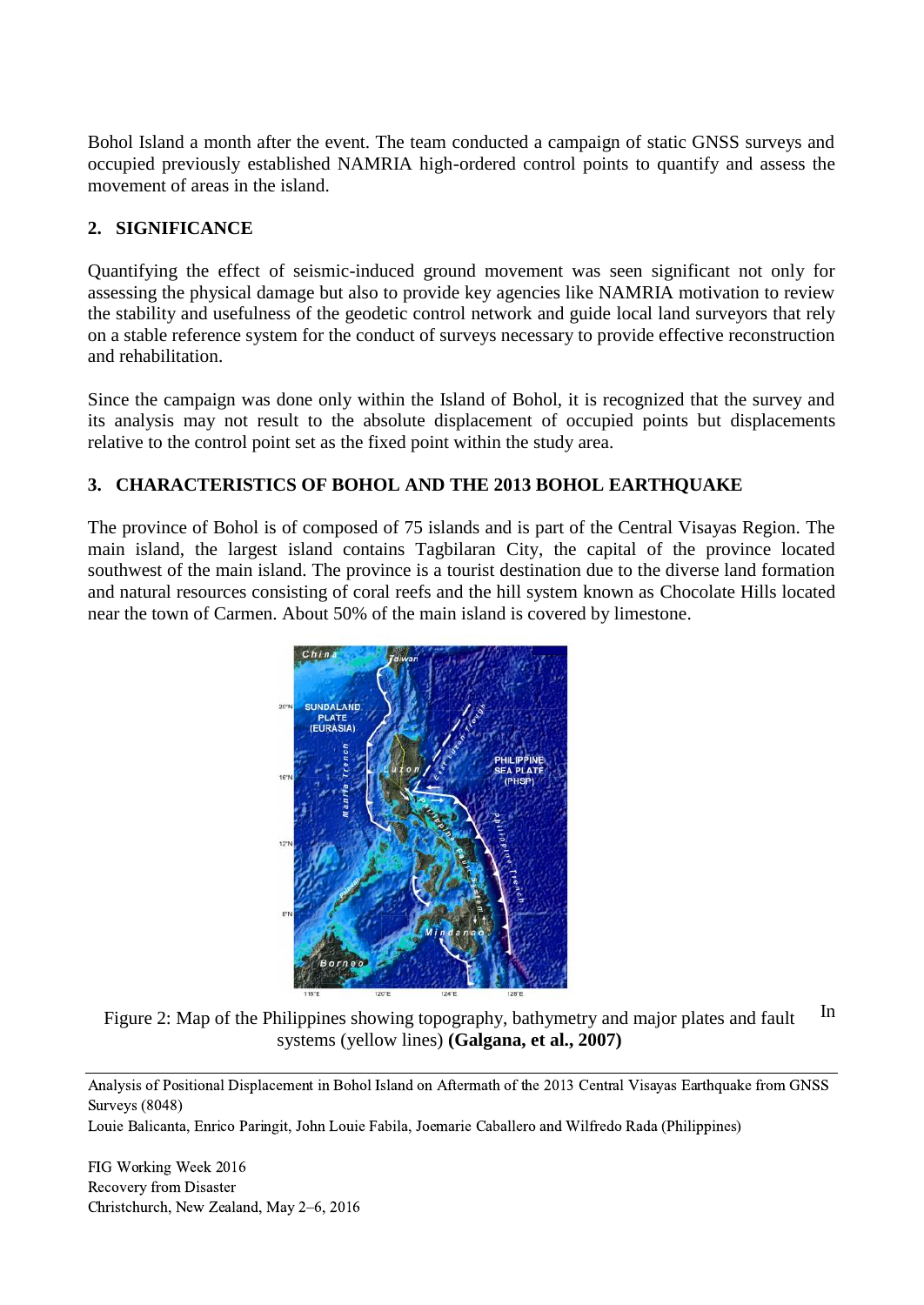terms of geological characteristics, the Bohol island system is located between two opposing trench, the Manila Trench and the Philippine Sea Plate. It is also located west of the major Philippine fault system that traverses the major islands of Luzon, Visayas and Mindanao (Galgana, et al., 2007).

In terms of the number of major earthquakes, three are recorded in recent history. These are earthquakes that occurred in 08 February 1990, 15 October 2013 and 30 March 2015 with magnitudes 6.8, 7.2 and 4.7 respectively on the Richter scale.



Figure 3: Map showing the epicenter of the 2013 earthquake and affected areas **(Wikimedia Foundation Inc., 2015)**

According to the Philippine Institute of Volcanology and Seismology (PHIVOLCS) the 2013 earthquake's epicenter was located at 9° 52' latitude and 124° 04' longitude originating 12km deep from a previously unmapped reverse fault in the main island of Bohol (Anon., 2013).

The effect of the earthquake is characterized as violent to extreme violent with heavy to very heavy damage. This is coupled with the characteristic of Bohol Island as predominantly limestone material that produced sinkholes and failure prone hill slopes.

#### **4. GLOBAL NAVIGATION SATELLITE SYSTEM (GNSS)**

The advantage of the use of GNSS in positioning problem is observed since the country is within the region where most of existing satellite positioning systems are available. These are

GPS, GLONASS, BEIDOU and QZSS. GPS or the Navigation Satellite Timing and Ranging Global Positioning System (NAVSTAR-GPS) was developed by the United States was the first fully functional satellite system used for military and commercial uses. GLONASS or GLObal'naya

Analysis of Positional Displacement in Bohol Island on Aftermath of the 2013 Central Visayas Earthquake from GNSS Surveys (8048)

Louie Balicanta, Enrico Paringit, John Louie Fabila, Joemarie Caballero and Wilfredo Rada (Philippines)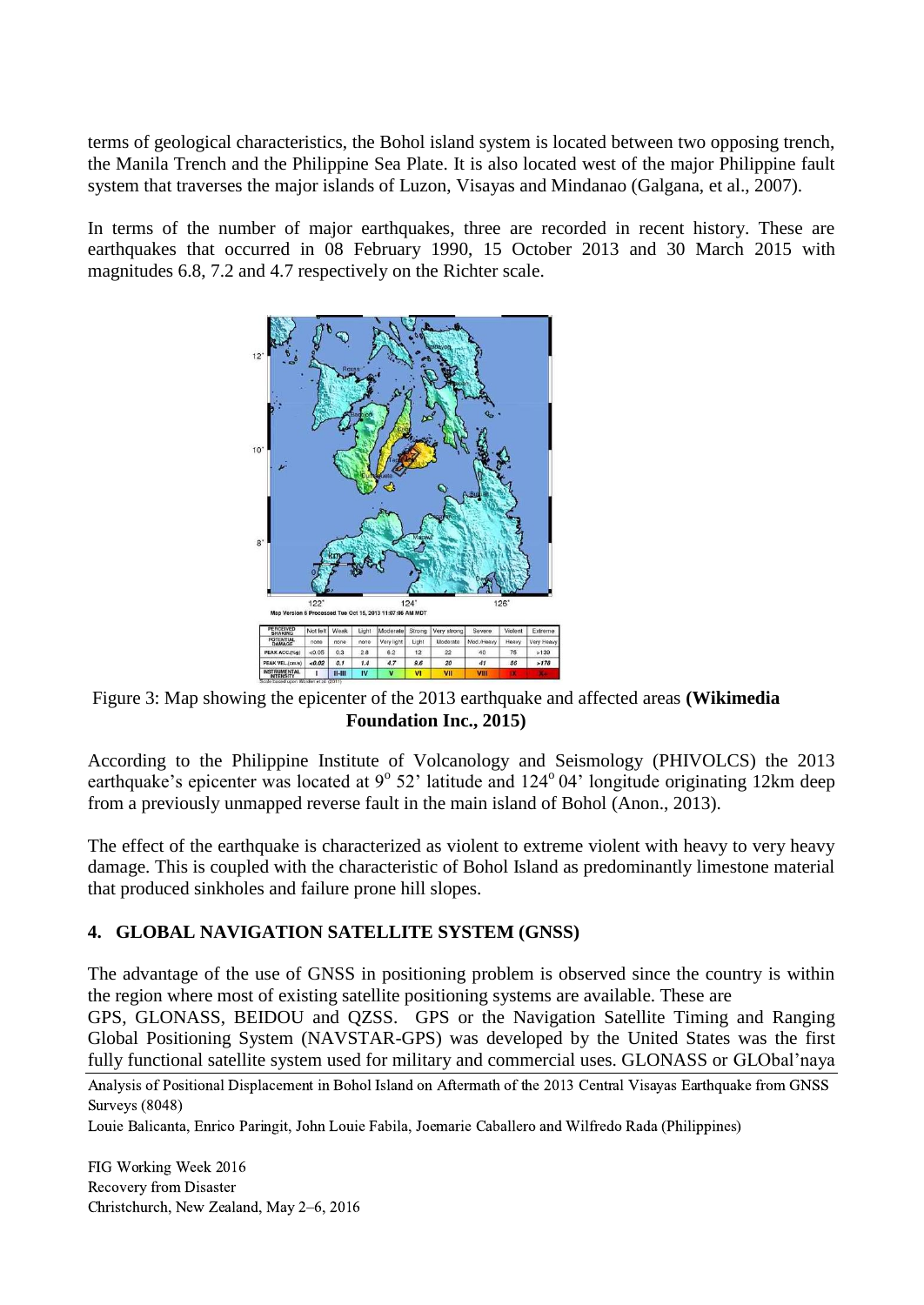Navigatsionnaya Sputnikovaya Sistema was developed and managed by the Russian Space Forces for the Russian Federation Government. BEIDOU or Beidou Satellite Navigation System (BDS) formerly COMPASS was developed by the Republic of China. Quazi Zenith Satellite System (QZSS) is maintained and operated by Japan Aerospace Exploration Agency (JAXA).

Differential GNSS technique is the commonly used to obtain high accuracy positioning. Static and rapid static methods are established methodologies used for geodetic and project control establishment. These require receivers to be placed on a point for several minutes and epoch rate is usually set at 15 seconds. Table 1 shows the duration for a static and rapid static surveys. The output of the process requires post processing to determine the corrected and adjusted positions of the unknown points.

Table 1. Typical Session Lengths for Static and Rapid Static Surveys (Ghilani & Wolf, 2008)

| Method of Survey Single Frequency Dual Frequency |                                                                       |  |
|--------------------------------------------------|-----------------------------------------------------------------------|--|
| Static                                           | $30 \text{ min} + 3 \text{min/km}$ $20 \text{ min} + 2 \text{min/km}$ |  |
| Rapid Static                                     | $20 \text{ min} + 2 \text{min/km}$ 10 min + 1 min/km                  |  |
|                                                  |                                                                       |  |

Analysis of fixed baseline measurement can be used in the analysis of the positional results to determine displacement. In this method, baseline observations are taken between fixed control stations and the observation results are compared to the previously established position of the fixed control stations (Ghilani, 2006).

#### **5. NAMRIA GROUND CONTROL POINTS**

The NAMRIA established first, second and third ordered ground control points within the whole Philippines using GNSS technology. Table 1 shows the standard accuracies adopted by NAMRIA and local surveyors. Establishment of these control points spanned from the early 1990s to the recent years. These control points were marked on the ground using standard materials and dimensions.

| Order  | <b>Relative Error</b> | <b>Linear Error</b> |
|--------|-----------------------|---------------------|
| First  | 1 is to 100,000       | 1 cm per km         |
| Second | 1 is to 50,000        | 2 cm per km         |
| Third  | 1 is to 20,000        | 5 cm per km         |

Table 2: The order and required accuracy for horizontal control establishment (DENR, 2007)

Analysis of Positional Displacement in Bohol Island on Aftermath of the 2013 Central Visayas Earthquake from GNSS Surveys (8048)

Louie Balicanta, Enrico Paringit, John Louie Fabila, Joemarie Caballero and Wilfredo Rada (Philippines)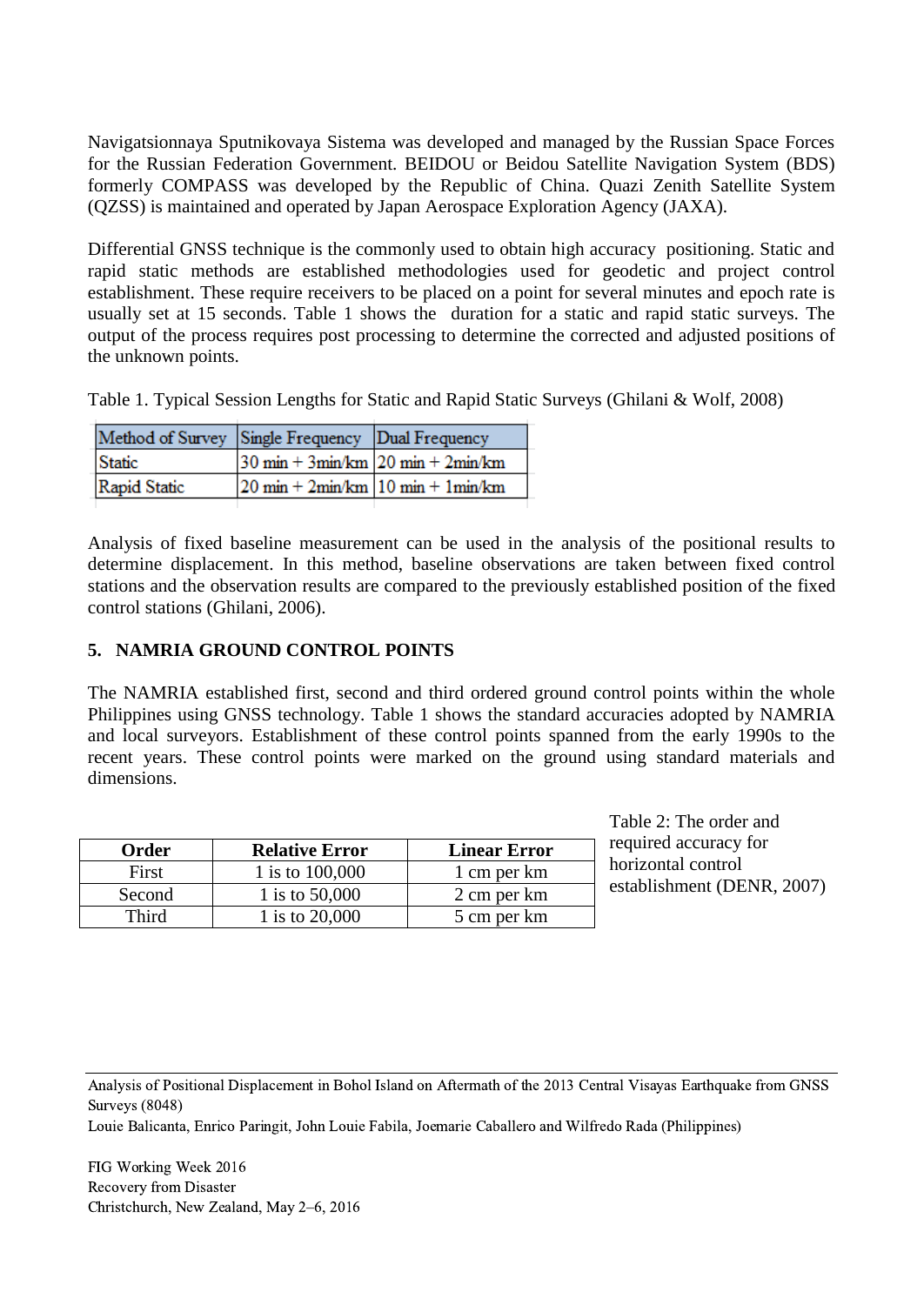In the Bohol group of islands, around 140 passive first, second and third ordered control points were established from different years. Figure 4 shows the plotted control points in the main island of Bohol.



Figure 4: Map of Bohol Main Island with plotted NAMRIA 1st, 2nd and 3rd Ordered Ground Control Points **6. ME THOD**

**OLOG**

**Y**



Figure 5: Methodology used in the conduct of displacement assessment using GNSS

Reconnaissance and control point recovery was done from 07 to 09 November 2013. From the 140 control points listed in the NAMRIA database, twenty-seven (27) horizontral control points of

Analysis of Positional Displacement in Bohol Island on Aftermath of the 2013 Central Visayas Earthquake from GNSS Surveys (8048)

Louie Balicanta, Enrico Paringit, John Louie Fabila, Joemarie Caballero and Wilfredo Rada (Philippines)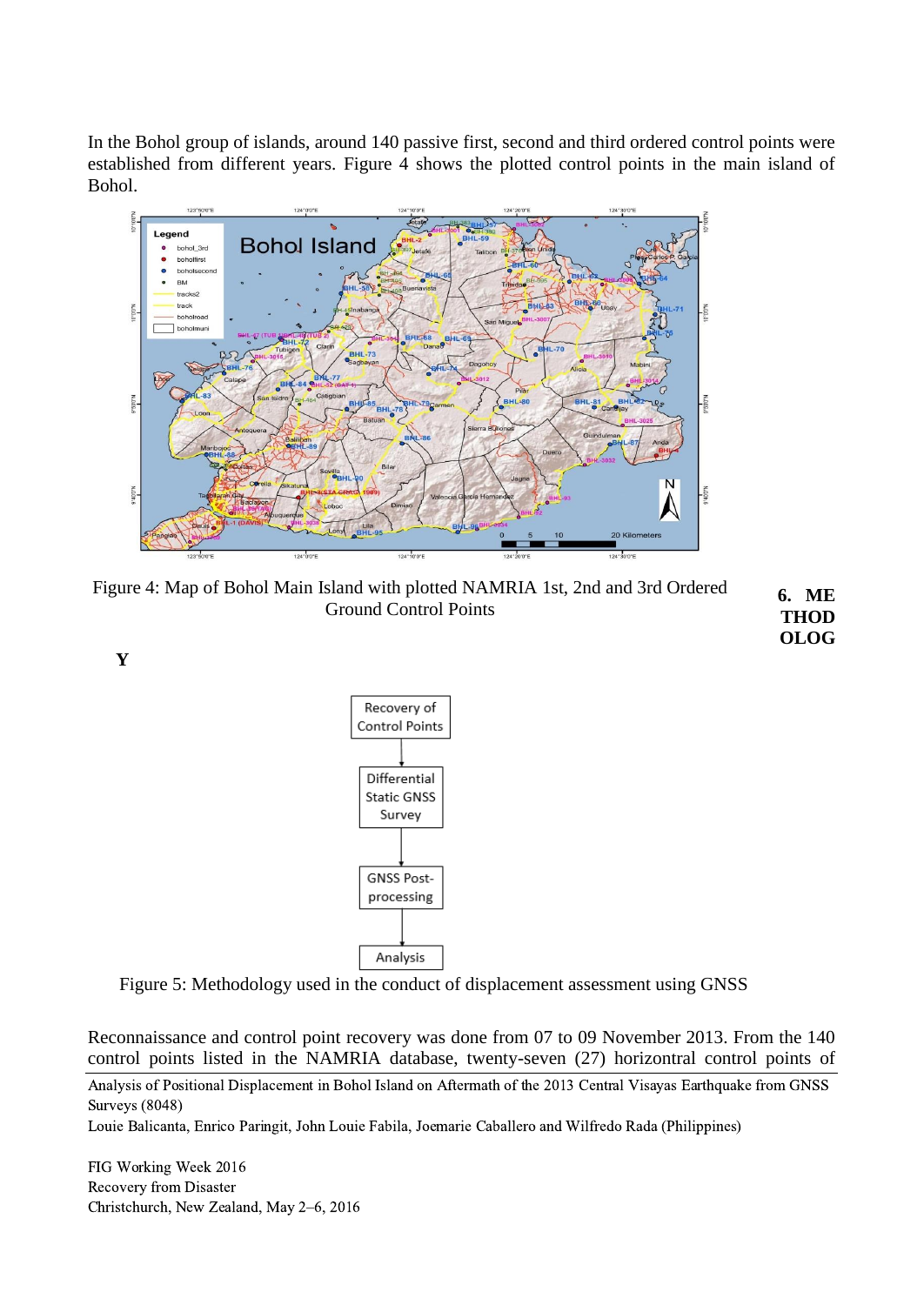varying orders of accuracies were recovered on the ground. Figure 6 shows a sample recovered NAMRIA control point during reconnaissance. Figure 7 and Table 3 shows the location and list of recovered control points in the study area.



Figure 6: Typical NAMRIA ground control point recovered during the conduct of the GNSS campaign in Bohol.



Figure 7: Map of Bohol with plotted recovered NAMRIA 1st and 2nd Ordered Ground Control Points and the approximate location of the epicenter of the 2013 earthquake.

Analysis of Positional Displacement in Bohol Island on Aftermath of the 2013 Central Visayas Earthquake from GNSS Surveys (8048)

Louie Balicanta, Enrico Paringit, John Louie Fabila, Joemarie Caballero and Wilfredo Rada (Philippines)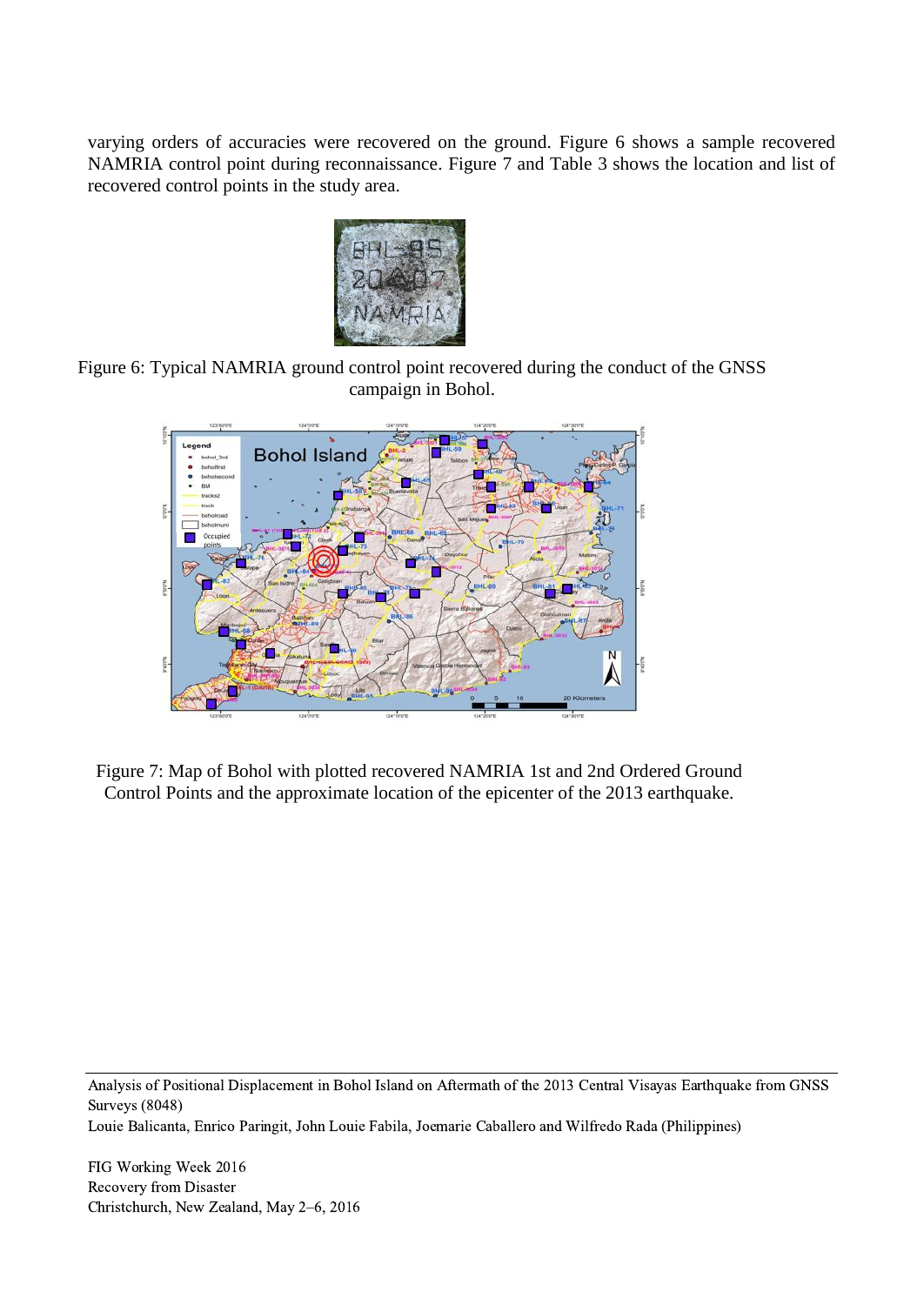Table 3: List of recovered NAMRIA control points with its geographic position in WGS84 and order of accuracy.

| Point ID      | Latitude (WGS84) | Longitude (WGS84) | Ellipsoidal<br>Height | Horizontal/Vertical | Order |
|---------------|------------------|-------------------|-----------------------|---------------------|-------|
| BHL-1 (DAVIS) | 9°36'22.44746"   | 123°51'15.91243"  | 247.564               | HORIZONTAL          | 1     |
| <b>BHL-90</b> | 9°42'03.59074"   | 124°02'43.17725"  | 141.756               | HORIZONTAL          | 2     |
| BHL-63        | 10°00'09.39110"  | 124°20'48.71189"  | 80.873                | HORIZONTAL          |       |
| <b>BHL-60</b> | 10°04'39.45850"  | 124°19'19.66871"  | 72.394                | HORIZONTAL          | 2     |
| <b>BHL-57</b> | 10°09'04.81120"  | 124°15'25.59670"  | 77.318                | HORIZONTAL          | 2     |
| <b>BHL-59</b> | 10°07'36.38022"  | 124°14'37.98280"  | 122.463               | HORIZONTAL          | 2     |
| BHL-62        | 10°03'27.40372"  | 124°24'59.17305"  | 72.639                | HORIZONTAL          | 2     |
| <b>BHL-64</b> | 10°03'13.20626"  | 124°31'35.16843"  | 68.14                 | HORIZONTAL          | 2     |
| BHL-66        | 10°00'31.27722"  | 124°26'59.19207"  | 95.028                | HORIZONTAL          | 2     |
| BHL-3002      | 10°09'13.90956"  | 124°19'44.26430"  | 70.106                | HORIZONTAL          | 3     |
| <b>BHL-58</b> | 10°02'08.54469"  | 124°03'19.85079"  | 65.897                | HORIZONTAL          |       |
| <b>BHL-65</b> | 10°03'33.65254"  | 124°11'05.61601"  | 192.782               | HORIZONTAL          | 2     |
| <b>BHL-72</b> | 9°57'14.10713"   | 123°57'34.69615"  | 66.381                | HORIZONTAL          | 2     |
| BHL-73        | 9°54'51.66108"   | 124°03'55.16116"  | 303.683               | HORIZONTAL          | 2     |
| <b>BHL-74</b> | 9°53'17.92671"   | 124°11'39.11687"  | 340.222               | HORIZONTAL          | 2     |
| <b>BHL-76</b> | 9°53'22.68039"   | 123°52'15.25182"  | 65.522                | HORIZONTAL          | 2     |
| <b>BHL-78</b> | 9°48'47.75428"   | 124°08'10.29452"  | 323.614               | HORIZONTAL          | 2     |
| <b>BHL-79</b> | 9°49'27.17393"   | 124°11'55.48355"  | 282.187               | HORIZONTAL          | 2     |
| <b>BHL-81</b> | 9°49'38.10047"   | 124°27'20.30332"  | 258.333               | HORIZONTAL          | 2     |
| BHL-82        | 9°49'41.19534"   | 124°29'23.55036"  | 69.744                | HORIZONTAL          | 2     |
| <b>BHL-83</b> | 9°50'18.09153"   | 123°48'17.48435"  | 67.592                | HORIZONTAL          | 2     |
| <b>BHL-94</b> | 9°41'14.73016"   | 123°55'16.87800"  | 129.088               | HORIZONTAL          | 0     |
| <b>BHL-95</b> | 9°35'27.03717"   | 124°04'35.32705"  | 83.048                | HORIZONTAL          | 2     |
| BHL-3011      | 9°56'41.08833"   | 124°06'03.14955"  | 287.176               | HORIZONTAL          | з     |
| BHL-3012      | 9°52'14.87995"   | 124°14'30.57770"  | 239.296               | HORIZONTAL          | з     |
| <b>BHL-85</b> | 9°49'26.43276"   | 124°03'53.39342"  | 297.647               | HORIZONTAL          | 2     |
| BHL-88        | 9°44'26.83881"   | 123°50'34.49469"  | 69.527                | HORIZONTAL          | 2     |

Static GNSS survey was conducted occupying all the points. The critical task in this activity is the selection of the reference or fixed point from the list of control points and the logistics which include the limitation of the number of GNSS receivers, consideration on the available transport facility and travel time. The control point used as fixed point is BHL-01 located within the small island south-west of the main island in the Municipality of Davis. From BHL-01, BHL-90 and BHL-63 were connected and used as the base stations for the rest of the control points. Occupation time was set at one (1) hour per baseline. Five (5) dual frequency, multi-GNSS receivers were used in the conduct of the survey consisting of one (1) base receiver and four (4) independent roving receivers. The GNSS survey campaign was done from 10 to 12 November 2013. Figure 8 shows the differential static GNSS conducted and the baselines produced from the reference/ base stations.

GNSS post processing using third party processing software was done to process the baselines and obtain the position of the control points based on the survey and referred from BHL-01. The computed coordinates in geographic position were projected using the Universal Transverse

Louie Balicanta, Enrico Paringit, John Louie Fabila, Joemarie Caballero and Wilfredo Rada (Philippines)

Analysis of Positional Displacement in Bohol Island on Aftermath of the 2013 Central Visayas Earthquake from GNSS Surveys (8048)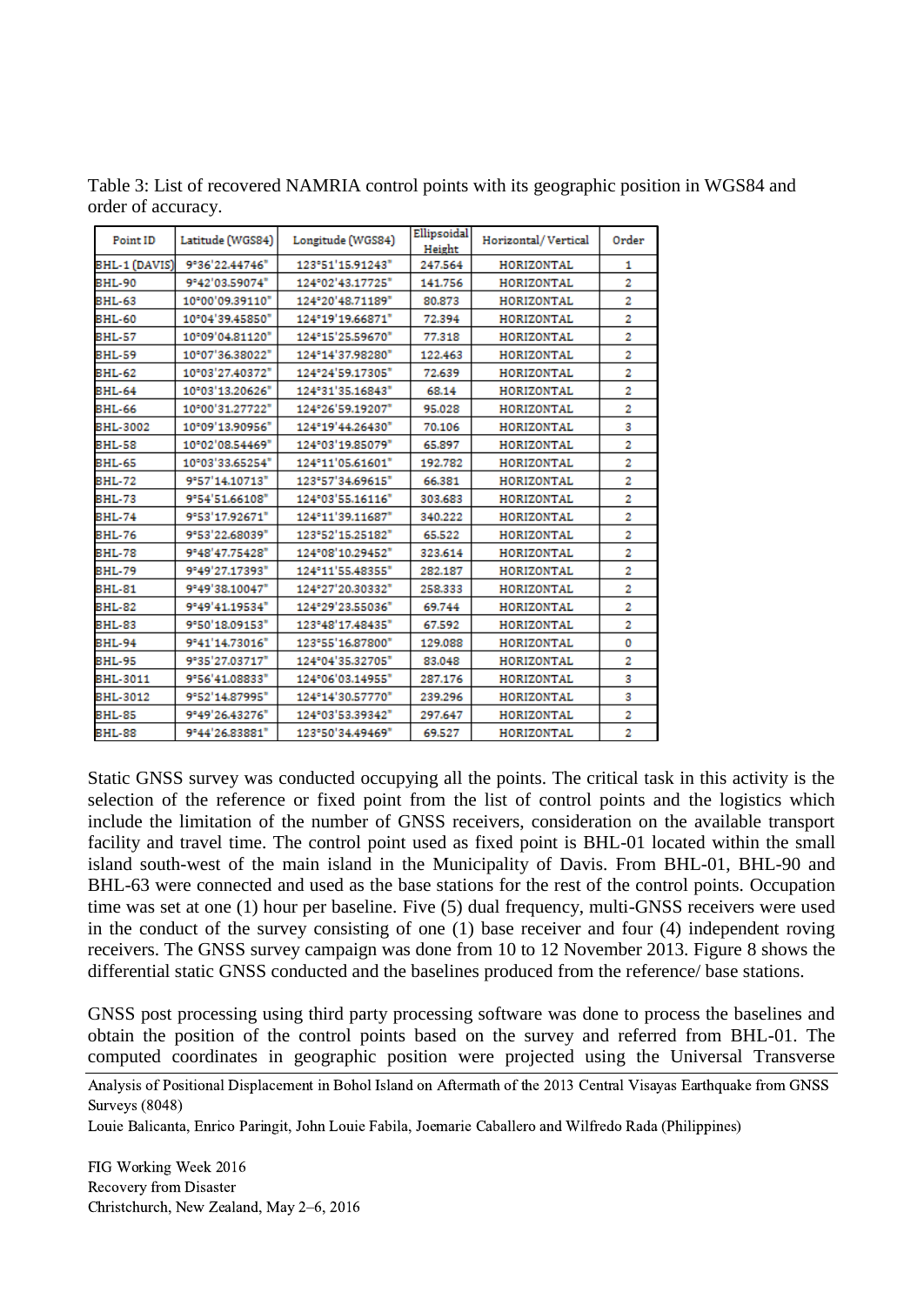Mercator. Part of the results include the errors in the x and y direction and the baseline length. Accuracy assessment was done by computing the relative error.

Results were analysed using the method of fixed baseline measurement analysis. Displacements in terms of x and y component were computed together with the direction.



Figure 8: Differential Static GNSS survey campaign done from 10 to 12 November 2013.

Analysis of Positional Displacement in Bohol Island on Aftermath of the 2013 Central Visayas Earthquake from GNSS Surveys (8048)

Louie Balicanta, Enrico Paringit, John Louie Fabila, Joemarie Caballero and Wilfredo Rada (Philippines)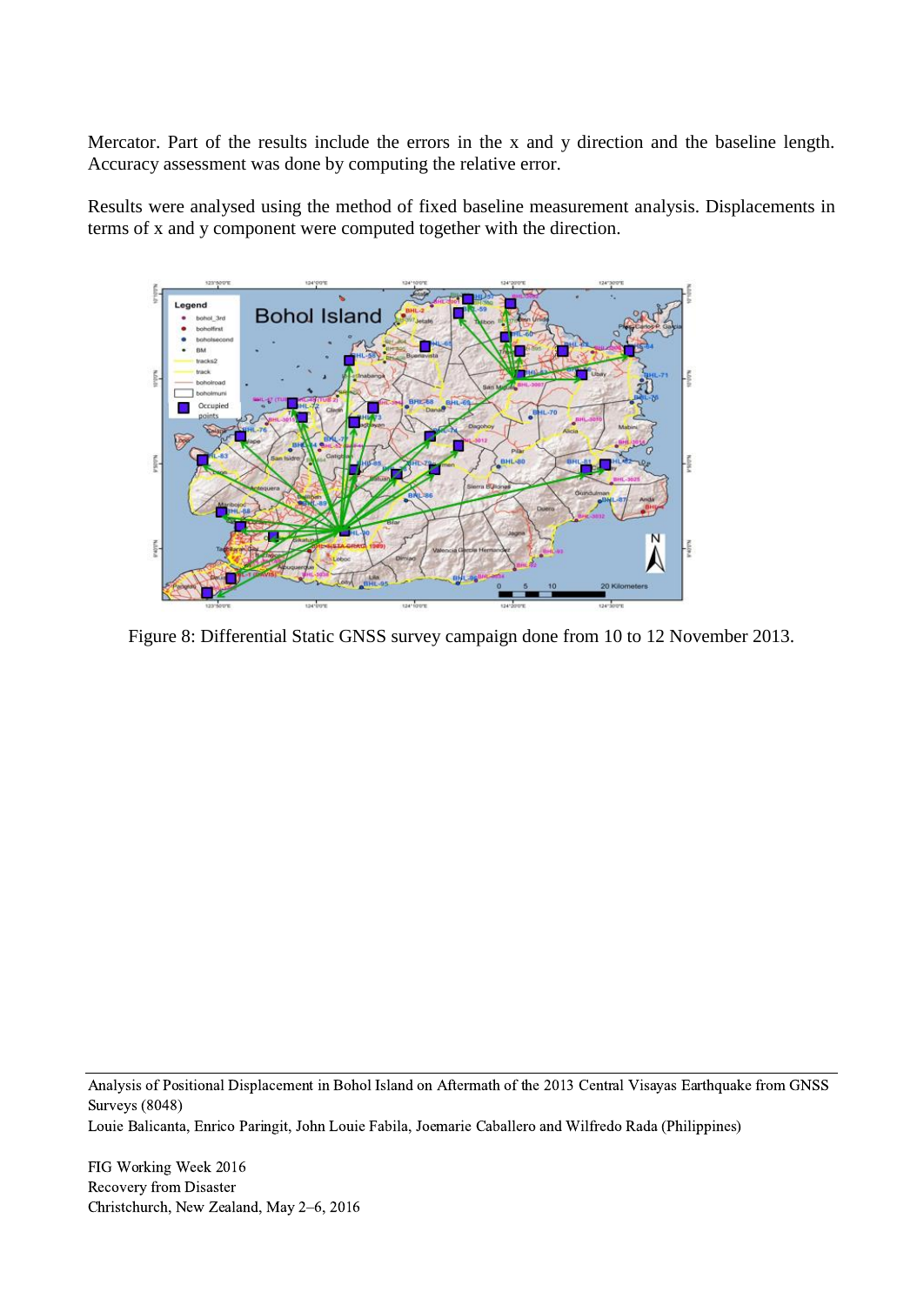#### **7. RESULTS**

Table 4: Assessment of precision per baseline.

| Control Point      | $\Delta X(m)$ | $\Delta Y$ (m) | Resultant | <b>Baseline</b> | Precision  |  |
|--------------------|---------------|----------------|-----------|-----------------|------------|--|
|                    |               |                | (m)       | Length $(m)$    | Assessment |  |
| BHL-63 (base DAY 1 | 0.025         | 0.096          | 0.0992    | 69,559.45       | 1:701191   |  |
| <b>BHL-395</b>     | 0.007         | 0.037          | 0.0377    | 5,425.56        | 1:144081   |  |
| <b>BHL-57</b>      | 0.004         | 0.023          | 0.0233    | 19,165.18       | 1:820946   |  |
| <b>BHL-59</b>      | 0.005         | 0.023          | 0.0235    | 17,774.84       | 1:755181   |  |
| <b>BHL-60</b>      | 0.005         | 0.023          | 0.0235    | 8,728.31        | 1:370831   |  |
| <b>BHL-64</b>      | 0.046         | 0.096          | 0.1065    | 20,478.65       | 1:192375   |  |
| BHL-66             | 0.009         | 0.094          | 0.0944    | 11,301.83       | 1:119685   |  |
| BHL-3002           | 0.006         | 0.046          | 0.0464    | 16.842.54       | 1:363067   |  |
| <b>BHL-58</b>      | 0.011         | 0.047          | 0.0483    | 37,028.29       | 1:767107   |  |
| BHL-65             | 0.015         | 0.044          | 0.0465    | 42,480,20       | 1:913817   |  |
| <b>BHL-72</b>      | 0.008         | 0.013          | 0.0153    | 29,503.56       | 1:1932843  |  |
| BHL-73             | 0.003         | 0.017          | 0.0173    | 23.693.89       | 1:1372550  |  |
| <b>BHL-74</b>      | 0.016         | 0.057          | 0.0592    | 26.376.20       | 1:445521   |  |
| BHL-76             | 0.005         | 0.022          | 0.0226    | 28,302.52       | 1:1254487  |  |
| <b>BHL-78</b>      | 0.007         | 0.015          | 0.0166    | 15,921.01       | 1:961824   |  |
| <b>BHL-79</b>      | 0.079         | 0.111          | 0.1362    | 21,653.78       | 1:158936   |  |
| <b>BHL-81</b>      | 0.072         | 0.215          | 0.2267    | 47,127.22       | 1:207851   |  |
| <b>BHL-82</b>      | 0.034         | 0.052          | 0.0621    | 50,752.81       | 1:816895   |  |
| <b>BHL-83</b>      | 0.005         | 0.044          | 0.0443    | 30,436.50       | 1:687315   |  |
| <b>BHL-94</b>      | 0.005         | 0.022          | 0.0226    | 13,683.93       | 1:606529   |  |
| <b>BHL-95</b>      | 0.042         | 0.098          | 0.1066    | 12,651.57       | 1:118659   |  |
| BHL-3011           | 0.003         | 0.014          | 0.0143    | 27,634.02       | 1:1930044  |  |
| BHL-3012           | 0.061         | 0.122          | 0.1364    | 28,586.02       | 1:209575   |  |
| <b>BH-254</b>      | 0.03          | 0.066          | 0.0725    | 18,891.94       | 1:260585   |  |
| <b>BHL-85</b>      | 0.02          | 0.037          | 0.0421    | 13,769.65       | 1:327385   |  |
| BHL-88             | 0.013         | 0.024          | 0.0273    | 22,636.87       | 1:829351   |  |
| BHL-3769           | 0.047         | 0.118          | 0.1270    | 28,427.83       | 1:223813   |  |

Table 4 shows the assessment of precision done to determine the reliability of the results of the survey. It can be observed that values obtained are far greater than 1:100,000 which is the accuracy/ precision for First Order Geodetic Control.

Table 5 shows the computed positions of the control points from the observation as compared to the position based on NAMRIA database. Displacement in the x and y direction was computed by obtaining the difference between the observed position and NAMRIA data. The direction of the movement was also obtained by analyzing the signs of the difference. The magnitude of the displacement varies from point to point but it was observed that the minimum difference is at BHL-90 of 0.063 meters and at north-east direction. Maximum displacement was observed at BHL-58 at

Louie Balicanta, Enrico Paringit, John Louie Fabila, Joemarie Caballero and Wilfredo Rada (Philippines)

Analysis of Positional Displacement in Bohol Island on Aftermath of the 2013 Central Visayas Earthquake from GNSS Surveys (8048)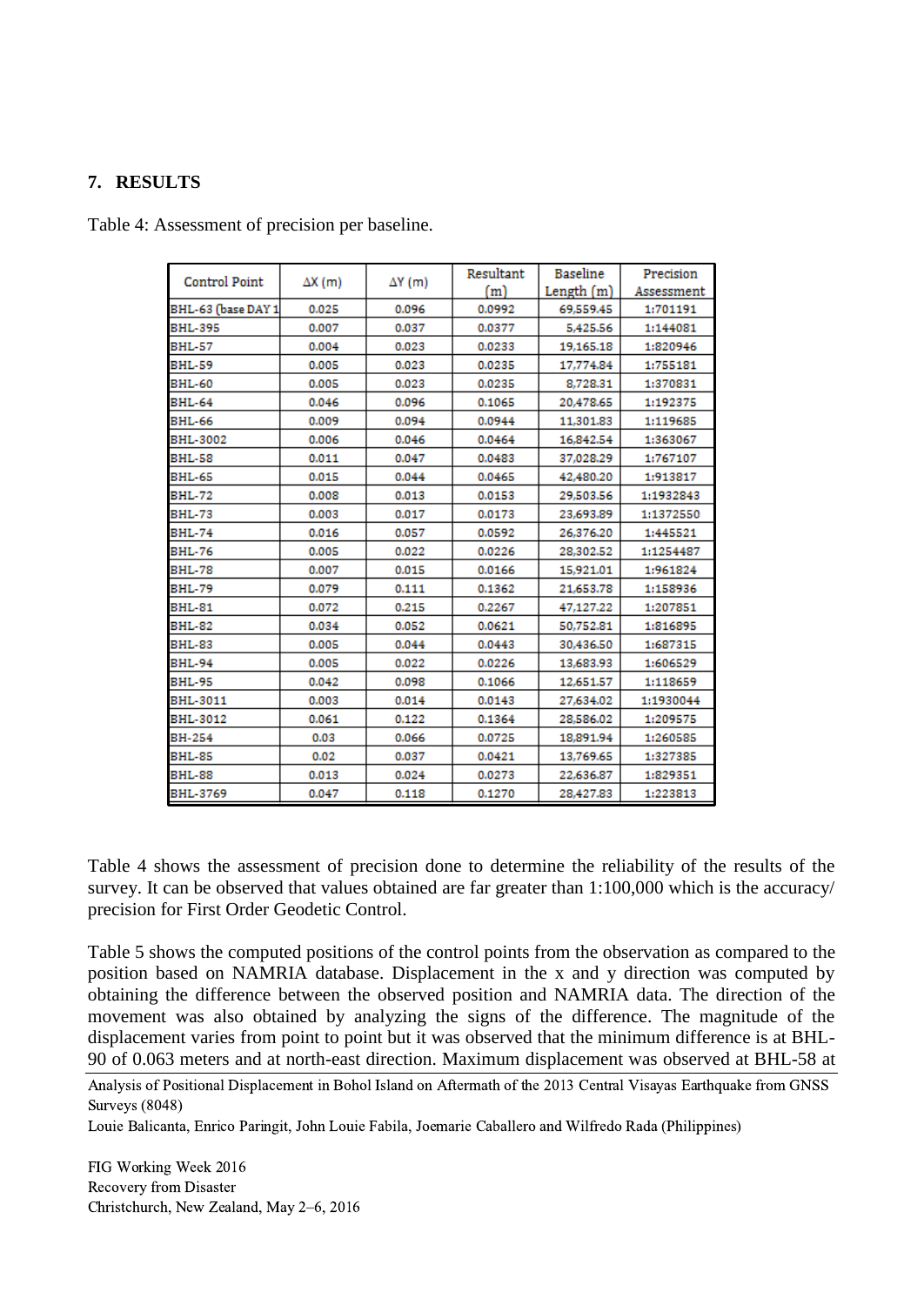1.169 meters and south-east direction. The average displacement is around 0.517 meters with a standard deviation of +-0.2682 meters.

Figure 9 shows the plotting of the displacement with direction. From the figure, it can be observed that greater displacement of the control points is at the north-east portion of the main island with a magnitude between 0.601 to 0.900 meters and a general direction of south-east. Control points nearer to the epicenter were observed to have smaller displacement between 0.101 to 0.600 but the direction greatly varies from each point.

|                       | <b>Observed Position</b> |            | <b>NAMRIA Database</b> |             |            | Displacement        |          |          |           |           |   |
|-----------------------|--------------------------|------------|------------------------|-------------|------------|---------------------|----------|----------|-----------|-----------|---|
| WGS84-UTM<br>Point ID |                          |            | <b>EGM 2008</b>        | WGS84-UTM   |            | <b>EGM 2008</b>     |          |          |           | Direction |   |
|                       | Northing                 | Easting    | Elevation              | Northing    | Easting    | Elevation           | ΔХ       | ΔΥ       | Resultant |           |   |
| BHL-1 (DAVIS)         | 1061993.660              | 593754.449 | (meters)<br>184.055    | 1061993.660 | 593754.449 | (meters)<br>184.055 | 0        | 0        | 0.000     | s         | W |
| BHL-90                | 1072530.339              | 614672.410 | 77.103                 |             |            | 77,471              | 0.048    | 0.041    | 0.063     | N         | E |
|                       |                          |            |                        | 1072530.291 | 614672.369 |                     |          |          |           |           |   |
| <b>BHL-63</b>         | 1106002.102              | 647622.567 | 16.019                 | 1106002.326 | 647621.975 | 16.264              | $-0.224$ | 0.592    | 0.633     | s         | E |
| BHL-60                | 1114287.606              | 644877.771 | 7,822                  | 1114287.798 | 644877.159 | 7.796               | $-0.192$ | 0.612    | 0.641     | s         | Ε |
| <b>BHL-57</b>         | 1122411.014              | 637720.456 | 12.762                 | 1122411.173 | 637719.837 | 12.84               | $-0.159$ | 0.619    | 0.639     | s         | Е |
| <b>BHL-59</b>         | 1119688.928              | 636281.676 | 57.917                 | 1119689.070 | 636281.051 | 58.04               | $-0.142$ | 0.625    | 0.641     | s         | E |
| <b>BHL-62</b>         | 1112117.201              | 655223.395 | 7.188                  | 1112117.428 | 655222.653 | 7.864               | $-0.227$ | 0.742    | 0.776     | s         | Ε |
| <b>BHL-64</b>         | 1111735.066              | 667282.375 | 3.248                  | 1111735.334 | 667281.678 | 3,408               | $-0.268$ | 0.697    | 0.747     | s         | Ε |
| <b>BHL-66</b>         | 1106722.279              | 658901.433 | 29.558                 | 1106722.532 | 658900.709 | 30.207              | $-0.253$ | 0.724    | 0.767     | s         | E |
| BHL-3002              | 1122721.832              | 645592.388 | 1.693                  | 1122721.996 | 645591.585 | 5.395               | $-0.164$ | 0.803    | 0.820     | s         | Ε |
| <b>BHL-58</b>         | 1109545.087              | 615673.791 | 1.082                  | 1109546.059 | 615673.141 | 2.109               | $-0.972$ | 0.65     | 1.169     | s         | Ε |
| <b>BHL-65</b>         | 1112208.648              | 629844.735 | 128,218                | 1112208.755 | 629844.104 | 128.58              | $-0.107$ | 0.631    | 0.640     | s         | E |
| <b>BHL-72</b>         | 1100469.218              | 605191.946 | 1.763                  | 1100469.864 | 605191.434 | 2.701               | $-0.646$ | 0.512    | 0.824     | s         | Ε |
| <b>BHL-73</b>         | 1096129.295              | 616791.335 | 240.313                | 1096129.743 | 616791.384 | 239,478             | $-0.448$ | $-0.049$ | 0.451     | s         | Ε |
| <b>BHL-74</b>         | 1093298.378              | 630932.561 | 275.511                | 1093298.369 | 630932.288 | 275,772             | 0.009    | 0.273    | 0.273     | N         | E |
| <b>BHL-76</b>         | 1093334.408              | 595483.262 | 1.525                  | 1093334.658 | 595482.603 | 2.022               | $-0.25$  | 0.659    | 0.705     | s         | Ε |
| <b>BHL-78</b>         | 1084977.099              | 624599.987 | 258.665                | 1084977.119 | 624599.822 | 259.06              | $-0.02$  | 0.165    | 0.166     | s         | Ε |
| <b>BHL-79</b>         | 1086211.847              | 631456.402 | 217.321                | 1086211.847 | 631456.204 | 217.613             | 0        | 0.198    | 0.198     | s         | Е |
| <b>BHL-81</b>         | 1086658.624              | 659632.024 | 193,429                | 1086658.908 | 659631.408 | 193,835             | $-0.284$ | 0.616    | 0.678     | s         | Ε |
| <b>BHL-82</b>         | 1086770.160              | 663386.630 | 4.862                  | 1086770.466 | 663386.160 | 5.413               | $-0.306$ | 0.47     | 0.561     | s         | Ε |
| <b>BHL-83</b>         | 1087646.912              | 588255.182 | 4.204                  | 1087646.875 | 588254.683 | 4.263               | 0.037    | 0.499    | 0.500     | N         | Е |
| <b>BHL-94</b>         | 1070990.309              | 601075.418 | 64.872                 | 1070990.185 | 601075.516 | 65.236              | 0.124    | $-0.098$ | 0.158     | N         | Ε |
| BHL-95                | 1060360.033              | 618128.686 | 19.099                 | 1060360.178 | 618128.550 | 19.349              | $-0.145$ | 0.136    | 0.199     | s         | Ε |
| BHL-3011              | 1099503.725              | 620678.716 | 222.332                | 1099503.745 | 620678.298 | 222.989             | $-0.02$  | 0.418    | 0.418     | s         | Ε |
| BHL-3012              | 1091380.676              | 636162.531 | 171,676                | 1091380.723 | 636162.198 | 174,781             | $-0.047$ | 0.333    | 0.336     | s         | Ε |
| <b>BHL-63</b>         | 1106002.159              | 647622.625 | 15.658                 | 1106002.326 | 647621.975 | 16.264              | $-0.167$ | 0.65     | 0.671     | s         | Ε |
| <b>BHL-85</b>         | 1086139.358              | 616769.510 | 233.015                | 1086139.573 | 616769.372 | 233,242             | $-0.215$ | 0.138    | 0.255     | s         | Е |
| <b>BHL-88</b>         | 1076868.082              | 592455.030 | 5.803                  | 1076868.452 | 592455.159 | 5.947               | $-0.37$  | $-0.129$ | 0.392     | s         | E |

Table 5: Results showing the position of the control points versus position from NAMRIA database and the computed displacement and direction.

Analysis of Positional Displacement in Bohol Island on Aftermath of the 2013 Central Visayas Earthquake from GNSS Surveys (8048)

Louie Balicanta, Enrico Paringit, John Louie Fabila, Joemarie Caballero and Wilfredo Rada (Philippines)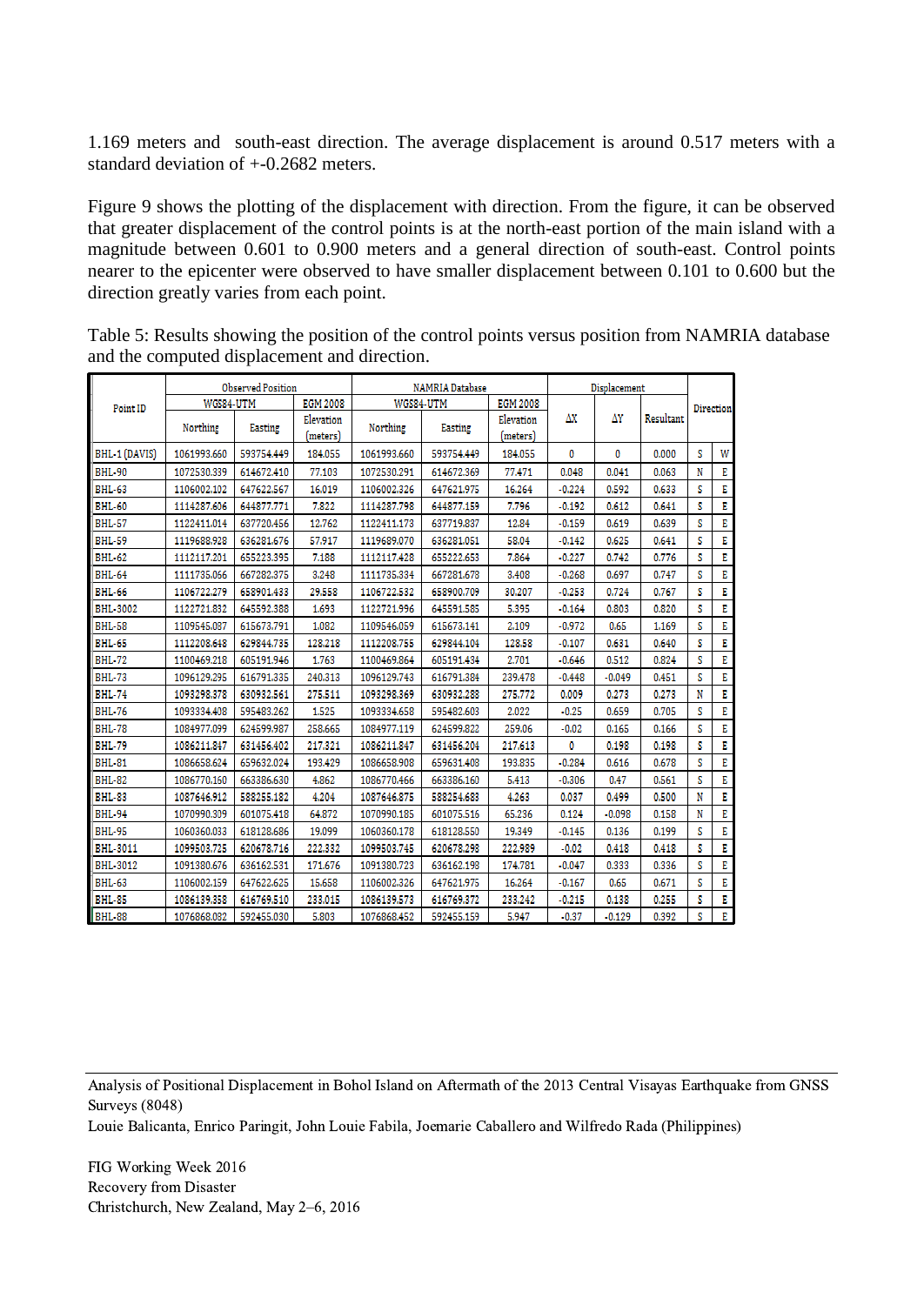

Figure 9: Plotting of the displacement with direction

Although the elevations of the points in EGM2008 were determined. Analysis of these values were not included since EGM2008 is not 100% fit with the vertical datum of the country. The comparison of elevation between the observation and NAMRIA database maybe doubtful.

## **8. CONCLUSIONS AND RECOMMENDATIONS**

It was observed from the result of the research that all the points moved from 0.06 meters to more than 1 meter majority of which are in the south-east direction. It can therefore the concluded that the stability and usefulness of these points as references for geodetic surveys are already compromised. It is therefore recommended that the mandated agency such as NAMRIA re-occupy these points and provide an updated solution of position.

However, the movements are based on the initial assumption that BHL-01 is fixed therefore the computed displacement is relative to this control point. Because of this, movement of BHL-01 was not measured and assessed. It is recommended that in doing similar activities in the future, selection of fixed point be done considering the geology and better stability of the location. From Figure 2 it can be observed that Palawan Island maybe the best location to have surveys referenced from, since this island is relatively far from the major fault lines in the Philippines.

Finally, since majority of NAMRIA control points are passive control points, it is recommended that a similar static GNSS campaign be done in the provincial level at least once a year initiated by NAMRIA with coordination from local surveyors headed by the Geodetic Engineers of the

Analysis of Positional Displacement in Bohol Island on Aftermath of the 2013 Central Visayas Earthquake from GNSS Surveys (8048)

Louie Balicanta, Enrico Paringit, John Louie Fabila, Joemarie Caballero and Wilfredo Rada (Philippines)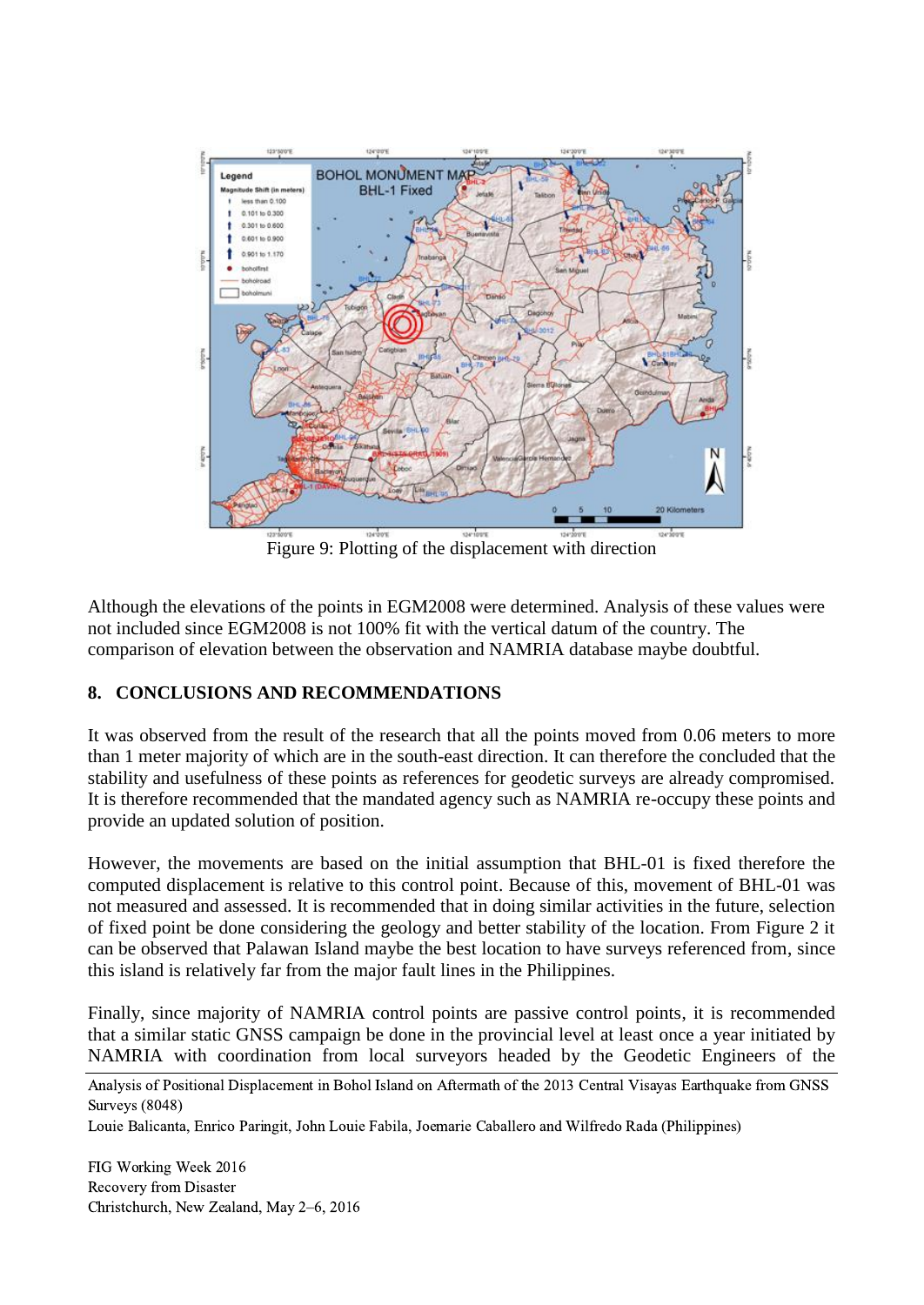Philippines. This may provide historical data regarding movement and magnitude of the movement using the control points which the agency may not have.

#### **REFERENCES**

Anon., 2013. *Inquirer.net.* [Online] Available at: http://newsinfo.inquirer.net/509153/new-fault-system-could-be-the-cause-of-boholquake-phivolcs [Accessed 2013 11 25].

DENR, 2007. *DAO 2007-29: Revised Regulations on Land Surveys,* Quezon City, Philippines: DENR.

Galgana, G. et al., 2007. Analysis of crustal deformation in Luzon, Philippines using geodetic observations and earthquake focal mechanisms. *Science Direct,* pp. 63-87.

Ghilani, C. D., 2006. *Adjustment Computations.* 4th Edition ed. New Jersey: John Wiley and Sons, Inc..

Ghilani, C. D. & Wolf, P. R., 2008. *Elementary Surveying: An Introduction to Geomatics Twelfth Edition.* New Jersey: Pearson Prentice Hall.

NDRRMC, 2013. *SitRep no. 35 re Effects of Magnitude 7.2 Sagbayan, Bohol Earthquake,* Quezon City: National Disaster Risk Reduction and Management Council (NDRRMC).

Wikimedia Foundation Inc., 2015. *Wikipedia.* [Online] Available at: https://en.wikipedia.org/wiki/2013\_Bohol\_earthquake [Accessed 24 December 2015].

#### **BIOGRAPHICAL NOTES**

**Louie P. Balicanta** is currently a faculty of the U.P. Department of Geodetic Engineering teaching land surveying and planning. He graduated B.S. Geodetic Engineering at the UP Department of Geodetic Engineering and M.A. in Urban and Regional Planning at the U.P. School of Urban and Regional Planning in UP Diliman. He is a licensed geodetic engineer involved in several industry and research projects. His research interests include land administration, urban and regional planning, GNSS application and surveying instrumentation.

**Enrico C. Paringit** received his BS Geodetic Engineering and MS Remote Sensing degrees from the University of the Philippines (UP) Diliman in 1997 and 1999 respectively. After finishing his Dr. Eng. degree from the Tokyo Institute of Technology (TokyoTech), he went on research

Analysis of Positional Displacement in Bohol Island on Aftermath of the 2013 Central Visayas Earthquake from GNSS Surveys (8048)

Louie Balicanta, Enrico Paringit, John Louie Fabila, Joemarie Caballero and Wilfredo Rada (Philippines)